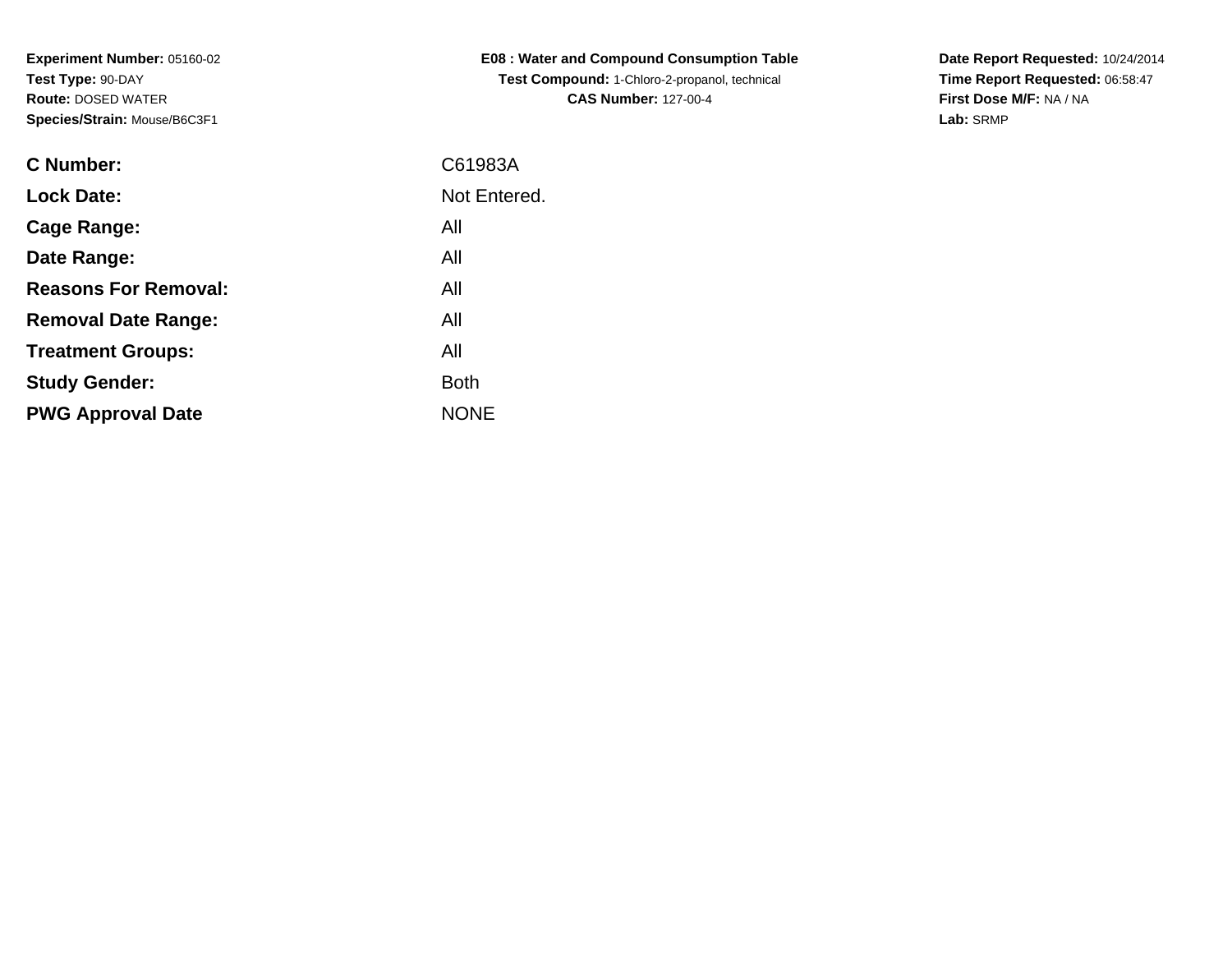**Date Report Requested:** 10/24/2014 **Time Report Requested:** 06:58:47**First Dose M/F:** NA / NA**Lab:** SRMP

#### **MALE**

| week   |                              | <b>VEHICLE MALE</b>  |                      |                          |                       |               | 33 PPM MALE          |                          |                      | <b>100 PPM MALE</b> |                       |                      |                      |                          |               |                     |
|--------|------------------------------|----------------------|----------------------|--------------------------|-----------------------|---------------|----------------------|--------------------------|----------------------|---------------------|-----------------------|----------------------|----------------------|--------------------------|---------------|---------------------|
|        | <b>DAILY</b><br><b>WATER</b> | <b>WATER</b><br>hour | <b>BODY</b><br>WT(g) | <b>NUM</b><br><b>WTS</b> | DAILY<br><b>WATER</b> | WATER<br>hour | <b>BODY</b><br>WT(g) | <b>NUM</b><br><b>WTS</b> | DOSE/<br><b>CTRL</b> | DOSE/<br><b>DAY</b> | DAILY<br><b>WATER</b> | <b>WATER</b><br>hour | <b>BODY</b><br>WT(g) | <b>NUM</b><br><b>WTS</b> | DOSE/<br>CTRL | DOSE/<br><b>DAY</b> |
|        | 4.4                          | 710                  | 22.8                 | 10                       | 4.9                   | 700           | 23.5                 | 10                       | 1.11                 | 6.9                 | 4.3                   | 700                  | 23.6                 | 10                       | 0.98          | 18.2                |
| $\sim$ | 5.0                          | 1677                 | 25.1                 | 10                       | 8.1                   | 1702          | 26.4                 | 9                        | 1.62                 | 10.1                | 5.8                   | 1722                 | 26.3                 | 10                       | 1.16          | 22.1                |
|        | 5.0                          | 1681                 | 26.2                 | 10                       | 5.1                   | 1566          | 27.2                 | 10                       | 1.02                 | 6.2                 | 5.4                   | 1633                 | 27.4                 | 10                       | 1.08          | 19.7                |
|        | 4.8                          | 1680                 | 27.9                 | 10                       | 5.4                   | 1423          | 28.8                 | 10                       | 1.13                 | 6.2                 | 5.2                   | 1604                 | 28.9                 | 10                       | 1.08          | 18.0                |
| 5      | 5.4                          | 1652                 | 29.3                 | 10                       | 6.1                   | 1487          | 30.1                 | 10                       | 1.13                 | 6.7                 | 5.3                   | 1300                 | 30.4                 | 10                       | 0.98          | 17.4                |
| 6      | 5.1                          | 1599                 | 30.0                 | 10                       | 5.9                   | 1451          | 31.6                 | 10                       | 1.16                 | 6.2                 | 5.6                   | 1210                 | 31.5                 | 10                       | 1.10          | 17.8                |
|        | 4.6                          | 1681                 | 31.6                 | 10                       | 5.1                   | 1487          | 32.8                 | 10                       | 1.11                 | 5.1                 | 5.0                   | 1480                 | 32.2                 | 10                       | 1.09          | 15.5                |
| 8      | 5.4                          | 1693                 | 33.1                 | 10                       | 6.3                   | 1550          | 34.4                 | 10                       | 1.17                 | 6.0                 | 6.5                   | 1427                 | 33.2                 | 10                       | 1.20          | 19.6                |
| 9      | 4.5                          | 1660                 | 34.5                 | 10                       | 5.0                   | 1547          | 35.2                 | 10                       | 1.11                 | 4.7                 | 5.7                   | 1564                 | 34.9                 | 10                       | 1.27          | 16.3                |
| 10     | 4.5                          | 1690                 | 35.9                 | 10                       | 5.7                   | 1621          | 37.6                 | 10                       | 1.27                 | 5.0                 | 4.9                   | 1356                 | 37.1                 | 10                       | 1.09          | 13.2                |
| 11     | 3.9                          | 1675                 | 36.6                 | 10                       | 5.0                   | 1528          | 38.0                 | 10                       | 1.28                 | 4.3                 | 4.7                   | 1574                 | 37.7                 | 10                       | 1.21          | 12.5                |
| 12     | 4.1                          | 1670                 | 37.2                 | 10                       | 4.6                   | 1508          | 39.1                 | 10                       | 1.12                 | 3.9                 | 4.9                   | 1670                 | 38.3                 | 10                       | 1.20          | 12.8                |
| 13     | 4.1                          | 1689                 | 38.4                 | 10                       | 5.1                   | 1553          | 40.2                 | 10                       | 1.24                 | 4.2                 | 4.7                   | 1618                 | 39.5                 | 10                       | 1.15          | 11.9                |
| 14     | 4.2                          | 930                  |                      |                          | 4.5                   | 837           |                      |                          | 1.07                 |                     | 4.9                   | 859                  |                      |                          | 1.17          |                     |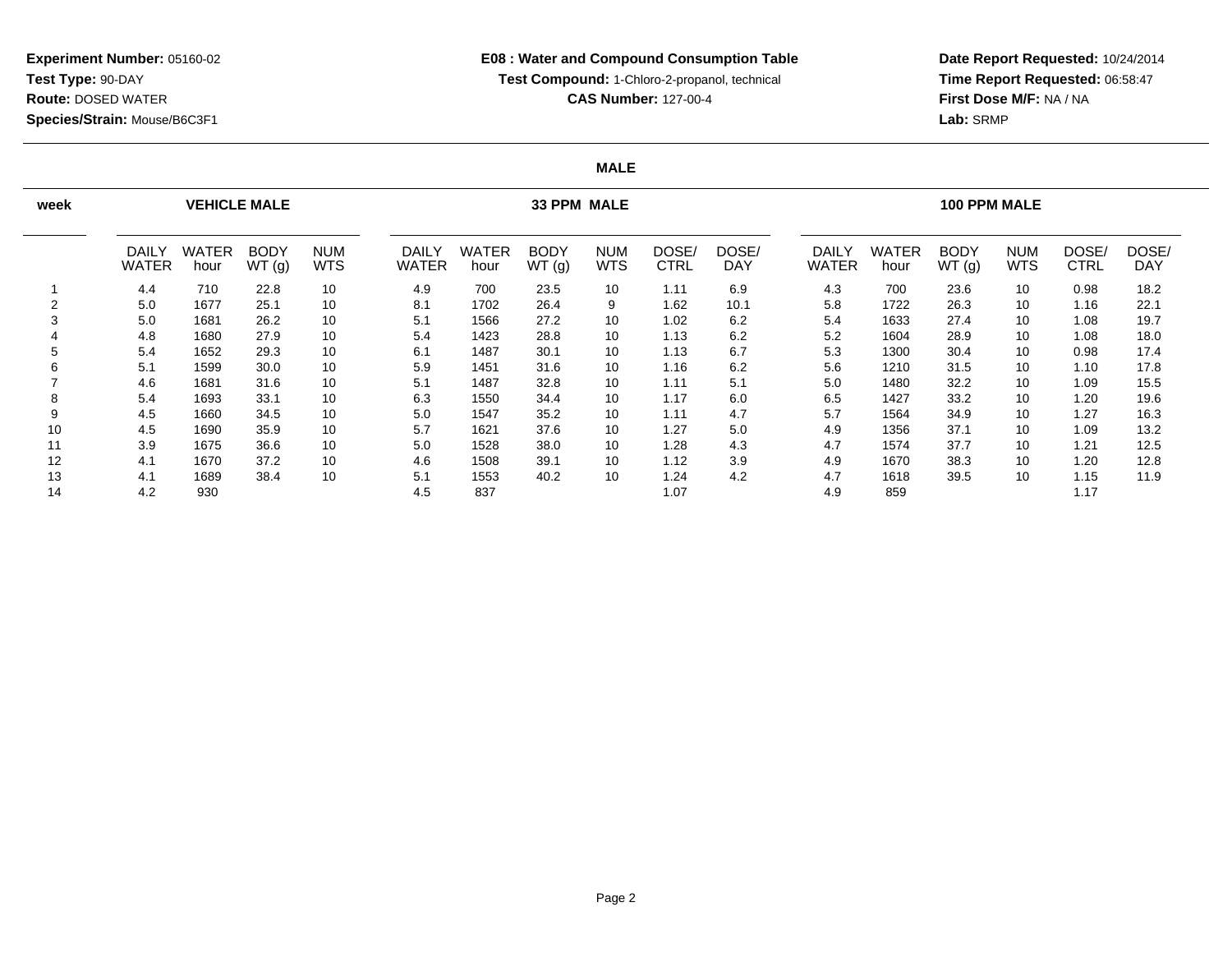**Date Report Requested:** 10/24/2014 **Time Report Requested:** 06:58:47**First Dose M/F:** NA / NA**Lab:** SRMP

#### **MALE**

| week |                              |                      | 330 PPM MALE         |                          |                      |                     | <b>1000 PPMMALE</b>          |                      |                      |                          |                      |              |  |  |
|------|------------------------------|----------------------|----------------------|--------------------------|----------------------|---------------------|------------------------------|----------------------|----------------------|--------------------------|----------------------|--------------|--|--|
|      | <b>DAILY</b><br><b>WATER</b> | <b>WATER</b><br>hour | <b>BODY</b><br>WT(g) | <b>NUM</b><br><b>WTS</b> | DOSE/<br><b>CTRL</b> | DOSE/<br><b>DAY</b> | <b>DAILY</b><br><b>WATER</b> | <b>WATER</b><br>hour | <b>BODY</b><br>WT(g) | <b>NUM</b><br><b>WTS</b> | DOSE/<br><b>CTRL</b> | DOSE/<br>DAY |  |  |
|      | 4.6                          | 700                  | 23.1                 | 10                       | 1.05                 | 65.7                | 5.1                          | 628                  | 23.4                 | 10                       | 1.16                 | 217.9        |  |  |
| 2    | 5.0                          | 1670                 | 25.7                 | 10                       | 1.00                 | 64.2                | 5.8                          | 1618                 | 25.6                 | 10                       | 1.16                 | 226.6        |  |  |
| 3    | 5.0                          | 1681                 | 26.2                 | 10                       | 1.00                 | 63.0                | 5.2                          | 1632                 | 27.3                 | 10                       | 1.04                 | 190.5        |  |  |
| 4    | 5.4                          | 1670                 | 28.5                 | 10                       | 1.13                 | 62.5                | 4.8                          | 1560                 | 28.1                 | 10                       | 1.00                 | 170.8        |  |  |
| 5    | 5.2                          | 1273                 | 29.9                 | 10                       | 0.96                 | 57.4                | 4.5                          | 1507                 | 29.3                 | 10                       | 0.83                 | 153.6        |  |  |
| 6    | 5.2                          | 1370                 | 31.4                 | 10                       | 1.02                 | 54.6                | 5.1                          | 1402                 | 31.1                 | 10                       | 1.00                 | 164.0        |  |  |
|      | 5.1                          | 1493                 | 31.8                 | 10                       | 1.11                 | 52.9                | 4.8                          | 1560                 | 32.4                 | 10                       | 1.04                 | 148.1        |  |  |
| 8    | 4.8                          | 1408                 | 33.4                 | 9                        | 0.89                 | 47.4                | 5.5                          | 1551                 | 33.8                 | 10                       | 1.02                 | 162.7        |  |  |
| 9    | 4.9                          | 1503                 | 34.7                 | 9                        | 1.09                 | 46.6                | 5.0                          | 1568                 | 34.8                 | 10                       | 1.11                 | 143.7        |  |  |
| 10   | 4.8                          | 1400                 | 36.3                 | 9                        | 1.07                 | 43.6                | 5.4                          | 1668                 | 36.8                 | 10                       | 1.20                 | 146.7        |  |  |
| 11   | 4.5                          | 1431                 | 37.7                 | 9                        | 1.15                 | 39.4                | 4.8                          | 1509                 | 36.7                 | 10                       | 1.23                 | 130.8        |  |  |
| 12   | 4.5                          | 1407                 | 38.0                 | 9                        | 1.10                 | 39.1                | 4.6                          | 1679                 | 38.8                 | 10                       | 1.12                 | 118.6        |  |  |
| 13   | 4.4                          | 1449                 | 39.2                 | 9                        | 1.07                 | 37.0                | 4.2                          | 1680                 | 39.0                 | 10                       | 1.02                 | 107.7        |  |  |
| 14   | 4.6                          | 837                  |                      |                          | 1.10                 |                     | 4.6                          | 930                  |                      |                          | 1.10                 |              |  |  |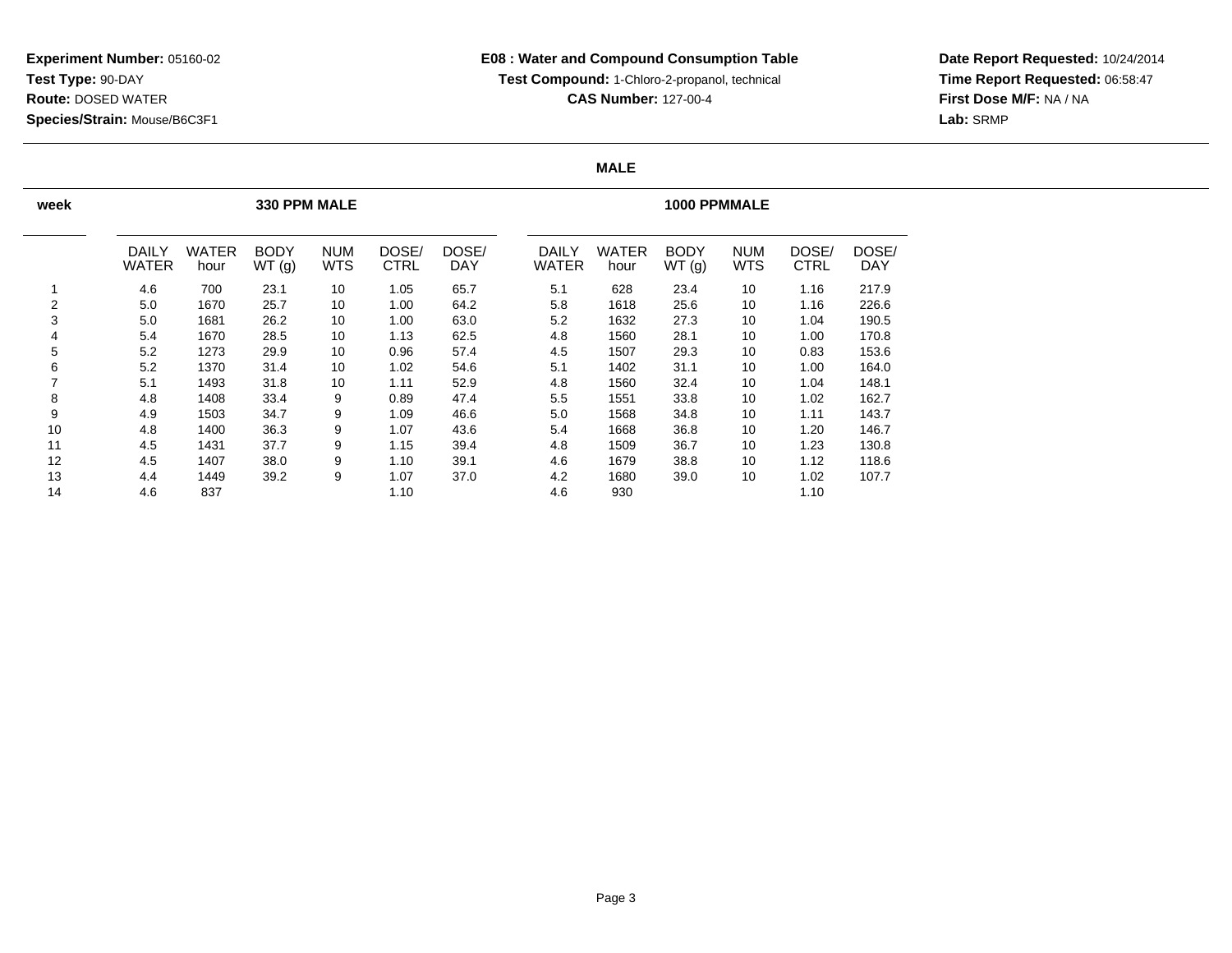**Date Report Requested:** 10/24/2014 **Time Report Requested:** 06:58:47**First Dose M/F:** NA / NA**Lab:** SRMP

#### **MALE**

| week |                |               |                      | 3300 PPMMALE      |               |              |  |  |  |  |  |  |
|------|----------------|---------------|----------------------|-------------------|---------------|--------------|--|--|--|--|--|--|
|      | DAILY<br>WATER | WATER<br>hour | <b>BODY</b><br>WT(g) | <b>NUM</b><br>WTS | DOSE/<br>CTRL | DOSE/<br>DAY |  |  |  |  |  |  |
| 1    | 3.5            | 690           | 24.2                 | 10                | 0.80          | 477.3        |  |  |  |  |  |  |
| 2    | 3.6            | 1646          | 26.8                 | 10                | 0.72          | 443.3        |  |  |  |  |  |  |
| 3    | 3.7            | 1653          | 27.8                 | 10                | 0.74          | 439.2        |  |  |  |  |  |  |
| 4    | 3.2            | 1602          | 29.6                 | 10                | 0.67          | 356.8        |  |  |  |  |  |  |
| 5    | 3.6            | 1680          | 31.4                 | 10                | 0.67          | 378.3        |  |  |  |  |  |  |
| 6    | 3.5            | 1670          | 32.6                 | 10                | 0.69          | 354.3        |  |  |  |  |  |  |
| 7    | 3.4            | 1683          | 33.6                 | 10                | 0.74          | 333.9        |  |  |  |  |  |  |
| 8    | 3.5            | 1700          | 34.7                 | 10                | 0.65          | 332.9        |  |  |  |  |  |  |
| 9    | 3.4            | 1660          | 35.7                 | 10                | 0.76          | 314.3        |  |  |  |  |  |  |
| 10   | 3.4            | 1690          | 37.9                 | 10                | 0.76          | 296.0        |  |  |  |  |  |  |
| 11   | 3.0            | 1679          | 37.7                 | 10                | 0.77          | 262.6        |  |  |  |  |  |  |
| 12   | 3.1            | 1680          | 37.5                 | 10                | 0.76          | 272.8        |  |  |  |  |  |  |
| 13   | 3.1            | 1680          | 39.8                 | 10                | 0.76          | 257.0        |  |  |  |  |  |  |
| 14   | 3.1            | 930           |                      |                   | 0.74          |              |  |  |  |  |  |  |

# \*\*\*END OF MALE DATA\*\*\*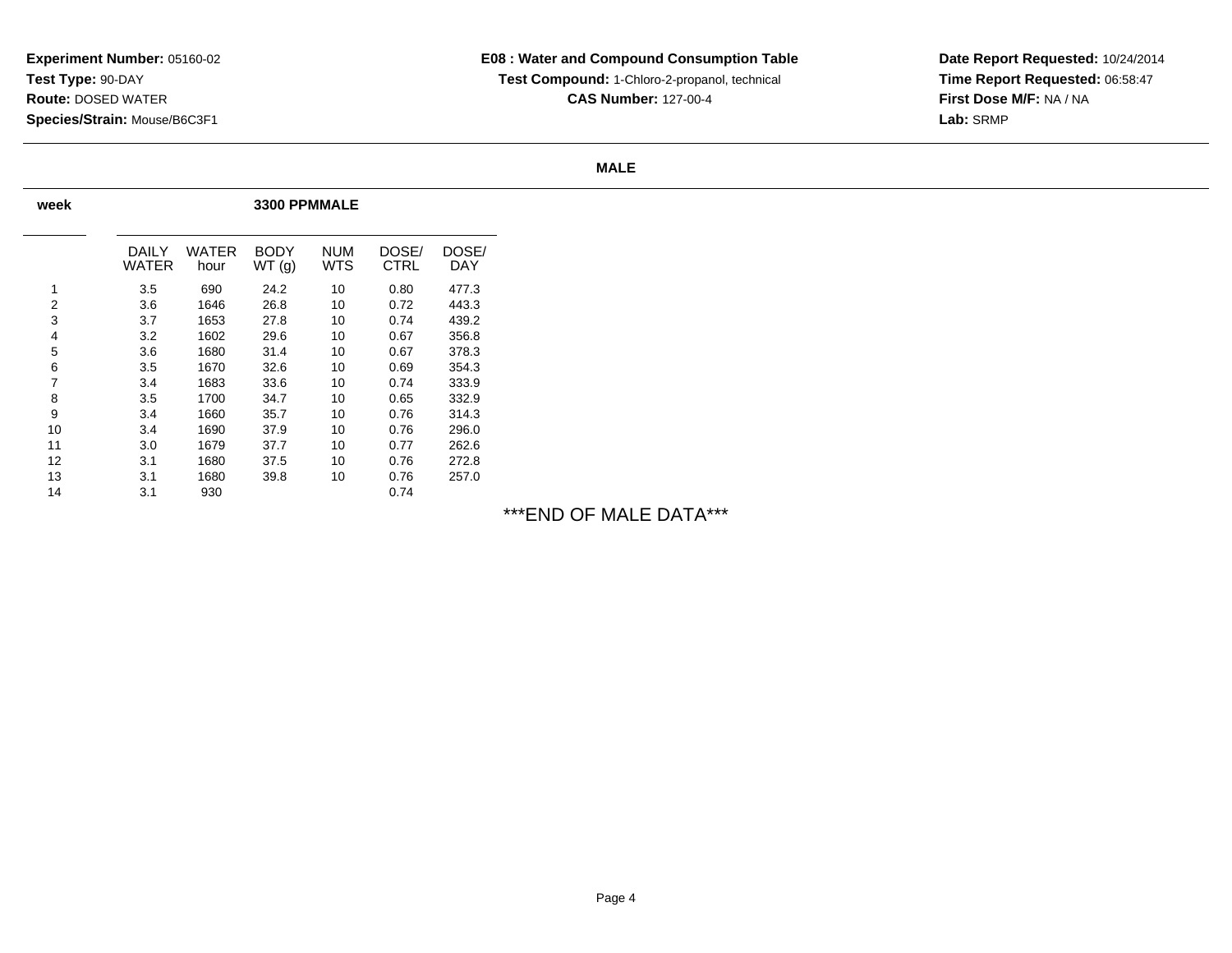**Date Report Requested:** 10/24/2014 **Time Report Requested:** 06:58:47**First Dose M/F:** NA / NA**Lab:** SRMP

#### **FEMALE**

| week   |                              | <b>VEHICLE FEMALE</b> |                      |                          |                       |                      | <b>33 PPM FEMALE</b> |                          |                      | <b>100 PPM FEMALE</b> |                       |                      |                      |                          |               |                     |
|--------|------------------------------|-----------------------|----------------------|--------------------------|-----------------------|----------------------|----------------------|--------------------------|----------------------|-----------------------|-----------------------|----------------------|----------------------|--------------------------|---------------|---------------------|
|        | <b>DAILY</b><br><b>WATER</b> | <b>WATER</b><br>hour  | <b>BODY</b><br>WT(g) | <b>NUM</b><br><b>WTS</b> | DAILY<br><b>WATER</b> | <b>WATER</b><br>hour | <b>BODY</b><br>WT(g) | <b>NUM</b><br><b>WTS</b> | DOSE/<br><b>CTRL</b> | DOSE/<br><b>DAY</b>   | DAILY<br><b>WATER</b> | <b>WATER</b><br>hour | <b>BODY</b><br>WT(g) | <b>NUM</b><br><b>WTS</b> | DOSE/<br>CTRL | DOSE/<br><b>DAY</b> |
|        | 3.8                          | 720                   | 20.0                 | 10                       | 4.7                   | 676                  | 19.3                 | 10                       | 1.24                 | 8.0                   | 4.1                   | 736                  | 19.1                 | 10                       | 1.08          | 21.5                |
| $\sim$ | 4.5                          | 1663                  | 21.4                 | 10                       | 7.7                   | 1607                 | 20.6                 | 10                       | 1.71                 | 12.3                  | 4.6                   | 1650                 | 20.6                 | 10                       | 1.02          | 22.3                |
|        | 4.8                          | 1680                  | 22.1                 | 10                       | 5.6                   | 1372                 | 21.7                 | 10                       | 1.17                 | 8.5                   | 5.5                   | 1615                 | 21.8                 | 10                       | 1.15          | 25.2                |
|        | 6.3                          | 1680                  | 23.0                 | 10                       | 6.7                   | 1190                 | 22.4                 | 10                       | 1.06                 | 9.9                   | 6.2                   | 1210                 | 22.8                 | 10                       | 0.98          | 27.2                |
| 5      | 9.5                          | 1465                  | 24.0                 | 10                       | 7.1                   | 1464                 | 23.5                 | 10                       | 0.75                 | 10.0                  | 6.8                   | 1032                 | 23.5                 | 10                       | 0.72          | 28.9                |
| 6      | 6.6                          | 1464                  | 24.7                 | 10                       | 6.9                   | 1296                 | 25.3                 | 10                       | 1.05                 | 9.0                   | 6.0                   | 1234                 | 24.0                 | 10                       | 0.91          | 25.0                |
|        | 6.4                          | 1223                  | 26.0                 | 10                       | 6.7                   | 1273                 | 26.5                 | 10                       | 1.05                 | 8.3                   | 8.3                   | 1280                 | 25.8                 | 10                       | 1.30          | 32.2                |
| 8      | 5.6                          | 1512                  | 26.9                 | 10                       | 6.2                   | 1218                 | 27.1                 | 10                       | 1.11                 | 7.5                   | 9.1                   | 1087                 | 26.5                 | 10                       | 1.63          | 34.3                |
| 9      | 5.9                          | 1486                  | 28.9                 | 10                       | 6.0                   | 1466                 | 27.9                 | 10                       | 1.02                 | 7.1                   | 6.3                   | 1273                 | 27.7                 | 10                       | 1.07          | 22.7                |
| 10     | 7.1                          | 1420                  | 30.4                 | 10                       | 6.3                   | 1470                 | 29.4                 | 10                       | 0.89                 | 7.1                   | 8.1                   | 1377                 | 29.0                 | 10                       | 1.14          | 27.9                |
| 11     | 5.1                          | 1677                  | 31.2                 | 10                       | 5.9                   | 1374                 | 31.1                 | 10                       | 1.16                 | 6.3                   | 8.4                   | 1612                 | 30.3                 | 10                       | 1.65          | 27.7                |
| 12     | 7.0                          | 1409                  | 31.5                 | 10                       | 5.9                   | 1575                 | 32.4                 | 10                       | 0.84                 | 6.0                   | 6.0                   | 1280                 | 30.1                 | 10                       | 0.86          | 19.9                |
| 13     | 6.0                          | 1569                  | 34.0                 | 10                       | 6.1                   | 1497                 | 33.8                 | 10                       | 1.02                 | 6.0                   | 6.4                   | 1588                 | 31.5                 | 10                       | 1.07          | 20.3                |
| 14     | 5.9                          | 794                   |                      |                          | 5.6                   | 867                  |                      |                          | 0.95                 |                       | 5.3                   | 491                  |                      |                          | 0.90          |                     |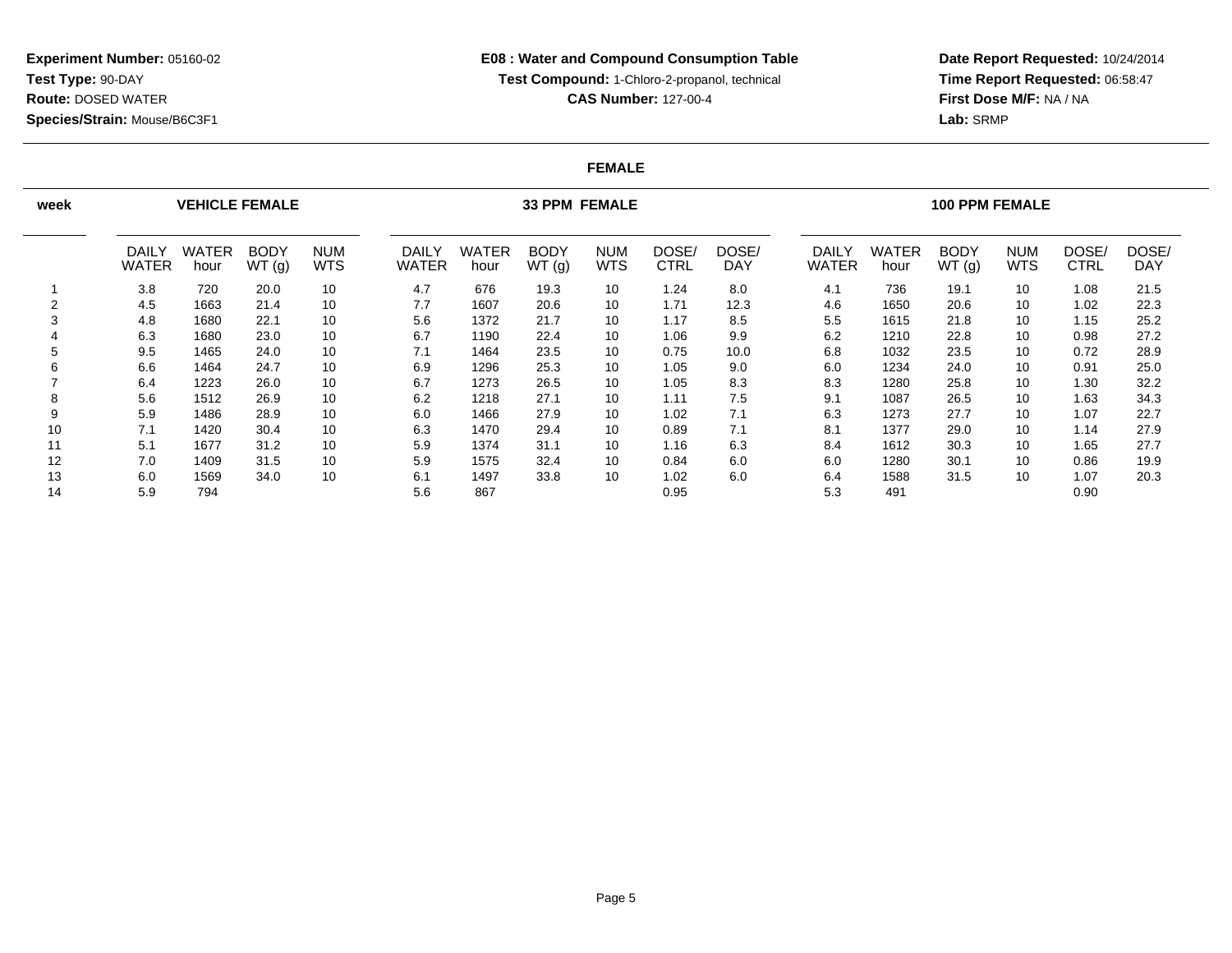**Date Report Requested:** 10/24/2014 **Time Report Requested:** 06:58:47**First Dose M/F:** NA / NA**Lab:** SRMP

#### **FEMALE**

| week |                       |               | <b>330 PPM FEMALE</b> |                          |                      |                     | <b>1000 PPMFEMALE</b>        |                      |                      |                          |                      |                     |  |  |
|------|-----------------------|---------------|-----------------------|--------------------------|----------------------|---------------------|------------------------------|----------------------|----------------------|--------------------------|----------------------|---------------------|--|--|
|      | DAILY<br><b>WATER</b> | WATER<br>hour | <b>BODY</b><br>WT(g)  | <b>NUM</b><br><b>WTS</b> | DOSE/<br><b>CTRL</b> | DOSE/<br><b>DAY</b> | <b>DAILY</b><br><b>WATER</b> | <b>WATER</b><br>hour | <b>BODY</b><br>WT(g) | <b>NUM</b><br><b>WTS</b> | DOSE/<br><b>CTRL</b> | DOSE/<br><b>DAY</b> |  |  |
|      | 4.3                   | 730           | 19.7                  | 10                       | 1.13                 | 72.0                | 3.8                          | 730                  | 19.9                 | 10                       | 1.00                 | 191.0               |  |  |
| 2    | 5.6                   | 1600          | 20.9                  | 10                       | 1.24                 | 88.4                | 7.9                          | 1455                 | 21.7                 | 10                       | 1.76                 | 364.1               |  |  |
| 3    | 7.8                   | 1645          | 22.4                  | 10                       | 1.63                 | 114.9               | 4.5                          | 1350                 | 21.9                 | 10                       | 0.94                 | 205.5               |  |  |
| 4    | 5.8                   | 1331          | 22.6                  | 10                       | 0.92                 | 84.7                | 6.2                          | 1357                 | 23.3                 | 10                       | 0.98                 | 266.1               |  |  |
| 5    | 6.8                   | 1460          | 24.7                  | 10                       | 0.72                 | 90.9                | 6.3                          | 1051                 | 24.4                 | 10                       | 0.66                 | 258.2               |  |  |
| 6    | 5.8                   | 1324          | 26.1                  | 10                       | 0.88                 | 73.3                | 7.3                          | 1268                 | 25.3                 | 10                       | 1.11                 | 288.5               |  |  |
| 7    | 5.6                   | 1114          | 26.8                  | 10                       | 0.87                 | 69.0                | 7.9                          | 1208                 | 26.8                 | 10                       | 1.23                 | 294.8               |  |  |
| 8    | 6.0                   | 1534          | 28.4                  | 10                       | 1.07                 | 69.7                | 6.5                          | 1531                 | 27.7                 | 10                       | 1.16                 | 234.7               |  |  |
| 9    | 6.3                   | 1512          | 29.9                  | 10                       | 1.07                 | 69.5                | 6.7                          | 1554                 | 29.1                 | 10                       | 1.14                 | 230.2               |  |  |
| 10   | 6.1                   | 1297          | 31.2                  | 10                       | 0.86                 | 64.5                | 7.2                          | 1384                 | 30.0                 | 10                       | 1.01                 | 240.0               |  |  |
| 11   | 4.7                   | 1699          | 32.4                  | 10                       | 0.92                 | 47.9                | 6.9                          | 1477                 | 31.5                 | 10                       | 1.35                 | 219.0               |  |  |
| 12   | 5.4                   | 1621          | 32.9                  | 10                       | 0.77                 | 54.2                | 7.2                          | 1118                 | 31.1                 | 10                       | 1.03                 | 231.5               |  |  |
| 13   | 5.5                   | 1568          | 34.8                  | 10                       | 0.92                 | 52.2                | 5.1                          | 1568                 | 33.5                 | 10                       | 0.85                 | 152.2               |  |  |
| 14   | 4.6                   | 507           |                       |                          | 0.78                 |                     | 5.5                          | 798                  |                      |                          | 0.93                 |                     |  |  |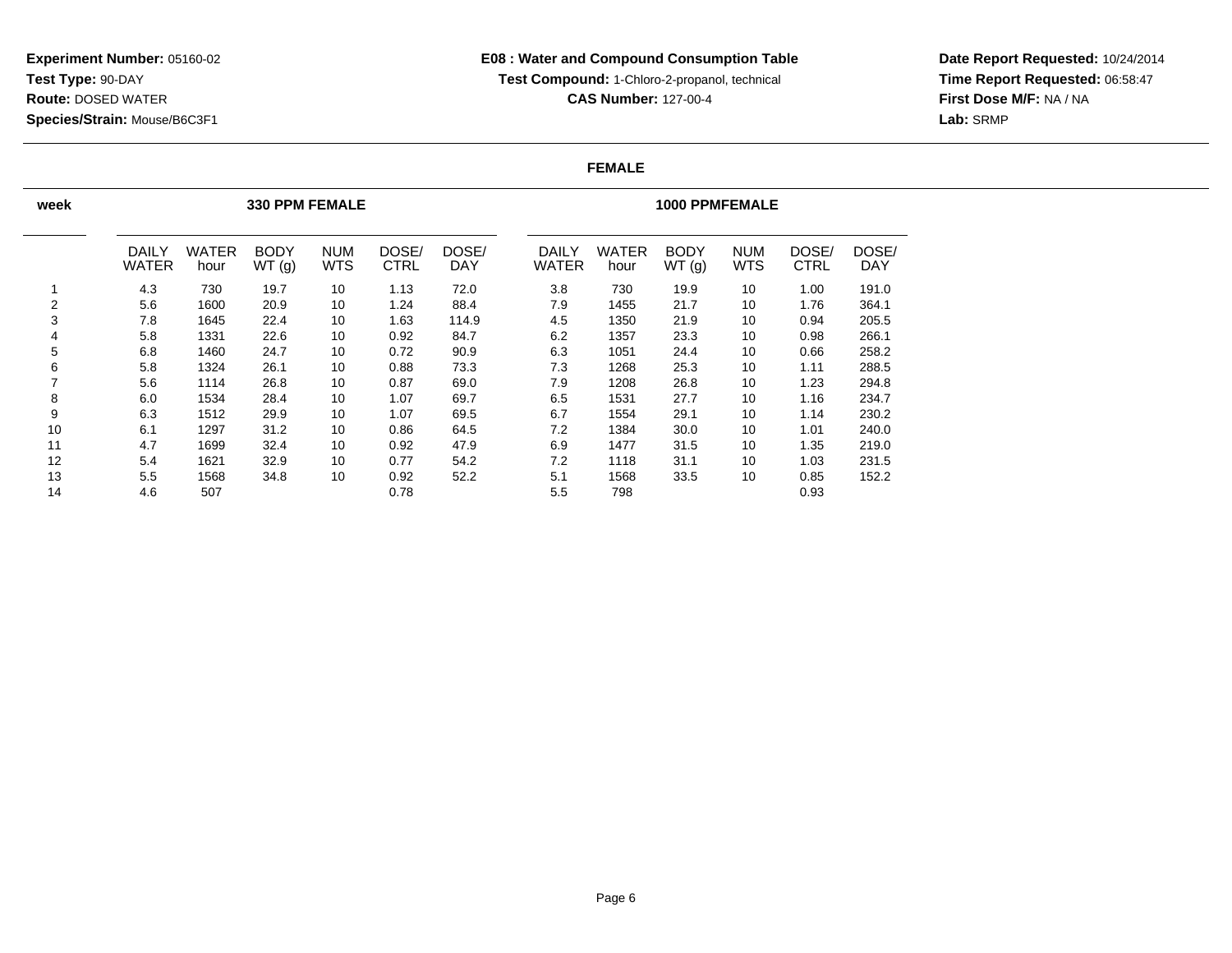**Date Report Requested:** 10/24/2014 **Time Report Requested:** 06:58:47**First Dose M/F:** NA / NA**Lab:** SRMP

#### **FEMALE**

| week |                | <b>3300 PPMFEMALE</b> |                      |            |               |              |  |  |  |  |  |  |  |  |  |
|------|----------------|-----------------------|----------------------|------------|---------------|--------------|--|--|--|--|--|--|--|--|--|
|      | DAILY<br>WATER | WATER<br>hour         | <b>BODY</b><br>WT(g) | NUM<br>WTS | DOSE/<br>CTRL | DOSE/<br>DAY |  |  |  |  |  |  |  |  |  |
| 1    | 3.0            | 665                   | 19.4                 | 10         | 0.79          | 510.3        |  |  |  |  |  |  |  |  |  |
| 2    | 2.8            | 1642                  | 21.5                 | 10         | 0.62          | 429.8        |  |  |  |  |  |  |  |  |  |
| 3    | 2.7            | 1670                  | 21.6                 | 10         | 0.56          | 412.5        |  |  |  |  |  |  |  |  |  |
| 4    | 2.9            | 1580                  | 22.1                 | 10         | 0.46          | 433.0        |  |  |  |  |  |  |  |  |  |
| 5    | 3.3            | 1680                  | 24.3                 | 10         | 0.35          | 448.1        |  |  |  |  |  |  |  |  |  |
| 6    | 3.6            | 1571                  | 25.2                 | 10         | 0.55          | 471.4        |  |  |  |  |  |  |  |  |  |
| 7    | 3.0            | 1562                  | 26.5                 | 10         | 0.47          | 373.6        |  |  |  |  |  |  |  |  |  |
| 8    | 3.5            | 1583                  | 27.8                 | 10         | 0.63          | 415.5        |  |  |  |  |  |  |  |  |  |
| 9    | 3.5            | 1686                  | 29.1                 | 10         | 0.59          | 396.9        |  |  |  |  |  |  |  |  |  |
| 10   | 3.5            | 1670                  | 30.3                 | 10         | 0.49          | 381.2        |  |  |  |  |  |  |  |  |  |
| 11   | 3.2            | 1720                  | 31.3                 | 10         | 0.63          | 337.4        |  |  |  |  |  |  |  |  |  |
| 12   | 3.3            | 1640                  | 31.9                 | 10         | 0.47          | 341.4        |  |  |  |  |  |  |  |  |  |
| 13   | 3.4            | 1690                  | 33.5                 | 10         | 0.57          | 334.9        |  |  |  |  |  |  |  |  |  |
| 14   | 3.8            | 844                   |                      |            | 0.64          |              |  |  |  |  |  |  |  |  |  |